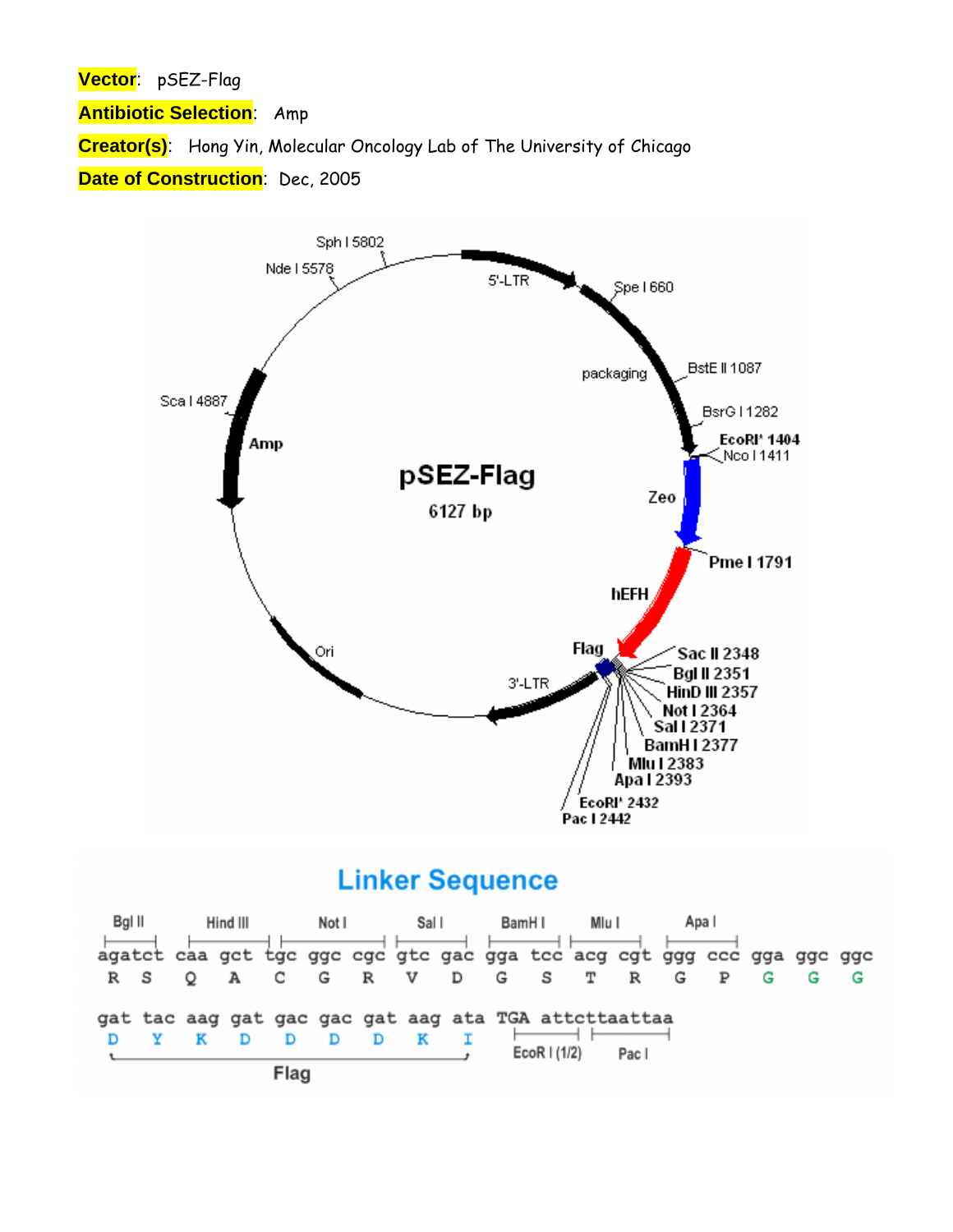## **pSEZ-Flag (human EF1a/HLTV hybrid promoter) Full-Length Sequence**

TGAAAGACCC CACCTGTAGG TTTGGCAAGC TAGCTTAAGT AACGCCATTT TGCAAGGCATGGAAAATACATAACTGAGAA TAGAGAAGTT AGATCAAGG TTAGGAACAGAGAGACAGCAGAATATGGGCCAAACAGGATATCTGTGGTAAGCAGTTCCTCCCCGGCTCAGGGCCAAGAACAGATGGTCCCCAGATGCGGTCCCGC CCTCAGCAGTTTCTAGAGAACCATCAGATGTTTCCAGGGTGCCCCAAGGACCTGAAATGACCCTGTGCCTTATTTGAACTAACCAATCAGTTCGCTTCTCGCTTCT GTTCGCGCGCTTCTGCTCCCCGAGCTCAATAAAAGAGCCCACAACCCCTCACTCGGCGCGCCAGTCCTCCGATAGACTGCGTCGCCCGGGTACCCGTATTCCCAAT AAAGCCTCTTG CTGTTTGCAT CCGAATCGTG GACTCGCTGA TCCTTGGGAG GGTCTCCTCAGATTGATTGACTGCCCACCTCGGGGGTCTTTCATTTGGAG GTTCCACCGA GATTTGGAGACCCCTGCCCA GGGACCACCGACCCCCCCGC CGGGAGGTAA GCTGGCCAGC GGTCGTTTCGTGTCTGTCTC TGTCTTTGTG CGTGTTTGTGCCGGCATCTAATGTTTGCGCCTGCGTCTGTACTAGTTAGCTAACTAGCTCTGTATCTGGCGGACCCGTGGTGGAACTGACGAGTTCTGAACACCCG GCCG CAACCCTGGG AGACGTCCCAGGGACTTTGGGGGCCGTTTTTGTGGCCCGACCTGAGGAAGGGAGTCGATGTGGAATCCGACCCCGTCAGGATATGTGGTT CTGGTAGGAGACGAGAACCT AAAACAGTTC CCGCCTCCGT CTGAATTTTTGCTTTCGGTT TGGAACCGAAGCCGCGCGTC TTGTCTGCTG CAGCGCTGCA GCATCGTTCT GTGTTGTCTC TGTCTGACTGTGTTTCTGTA TTTGTCTGAA AATTAGGGCC AGACTGTTAC CACTCCCTTAAGTTTGACCTTAGGTCACTG GAAAGATGTCGAGCGGATCG CTCACAACCA GTCGGTAGAT GTCAAGAAGAGACGTTGGGT TACCTTCTGC TCTGCAGAAT GGCCAACCTTTAACGTCGGA TGGCCGCGAGACGGCACCTT TAACCGAGAC CTCATCACCC AGGTTAAGAT CAAGGTCTTT TCACCTGGCCCGCATGGACA CCCAGACCAGGTCCCCTACA TCGTGACCTG GGAAGCCTTG GCTTTTGACCCCCCTCCCTG GGTCAAGCCCTTTGTACACC CTAAGCCTCC GCCTCCTCTT CCTCCATCCGCCCCGTCTCT CCCCCTTGAACCTCCTCGTTCGACCCCGCCTCGATCCTCCCTTTATCCAGCCCTCACTCCTTCTCTAGGCGCCG**GAATTCacc**ATGGCCAAGTTGACCAGTGCCGT TCCGGTGCTCACCGCGCGCGACGTCGCCGGAGCGGTCGAGTTCTGGACCGACCGGCTCGGGTTCTCCCGGGACTTCGTGGAGGACGACTTCGCCGGTGTGGTCCGG GACGACGTGACCCTGTTCATCAGCGCGGTCCAGGACCAGGTGGTGCCGGACAACACCCTGGCCTGGGTGTGGGTGCGCGGCCTGGACGAGCTGTACGCCGAGTGGT CGGAGGTCGTGTCCACGAACTTCCGGGACGCCTCCGGGCCGGCCATGACCGAGATCGGCGAGCAGCCGTGGGGGCGGGAGTTCGCCCTGCGCGACCCGGCCGGCAA CTGCGTGCACTTCGTGGCCGAGGAGCAGGACTGA**gtttaaacatgcag**CGCTCCGGTGCCCGTCAGTGGGCAGAGCGCACATCGCCCACAGTCCCCGAGAAGTTGG GGGGAGGGGTCGGCAATTGAACCGGTGCCTAGAGAAGGTGGCGCGGGGTAAACTGGGAAAGTGATGTCGTGTACTGGCTCCGCCTTTTTCCCGAGGGTGGGGGAGA ACCGTATATAAGTGCAGTAGTCGCCGTGAACGTTCTTTTTCGCAACGGGTTTGCCGCCAGAACACAGCTGAAGCTAGCTTCGAGGGGCTCGCATCTCTCCTTCACG CGCCCGCCGCCCTACCTGAGGCCGCCATCCACGCCGGTTGAGTCGCGTTCTGCCGCCTCCCGCCTGTGGTGCCTCCTGAACTGCGTCCGCCGTCTAGGTAAGTTTA AAGCTCAGGTCGAGACCGGGCCTTTGTCCGGCGCTCCCTTGGAGCCTACCTAGACTCAGCCGGCTCTCCACGCTTTGCCTGACCCTGCTTGCTCAACTCTACGTCT TTGTTTCGTTTTCTGTTCTGCGCCGTTACAGATCCAAGCTGTGACCGGCGCCTAC **atcgat ccgcgg AGAtctaagctt gcgg ccg cgt cga cgg atccACGCGTGGGCCC**ggaggcggcgattacaaggatgacgacgataagataTGAattc**ttaattaaCGAT**AAAATAAAAGATTTTATTTAGTCTCCAGAAAAAGG GGGGAATGAAAGACCCCACCTGTAGGTTTGGCAAGCTAGCTTAAGTAACGCCATTTTGCAAGGCATGGAAAATACATAACTGAGAATAGAGAAGTTCAGATCAAGG TTAGGAACAGAGAGACAGCAGAATATGGGCCAAACAGGATATCTGTGGTAAGCAGTTCCTGCCCCGGCTCAGGGCCAAGAACAGATGGTCCCCAGATGCGGTCCCG CCCTCAGCAGTTTCTAGAGAACCATCAGATGTTTCCAGGGTGCCCCAAGGACCTGAAATGACCCTGTGCCTTATTTGAACTAACCAATCAGTTCGCTTCTCGCTTC TGTTCGCGCGCTTCTGCTCCCCGAGCTCAATAAAAGAGCCCACAACCCCTCACTCGGCGCGCCAGTCCTCCGATAGACTGCGTCGCCCGGGTACCCGTGTATCCAA TAAACCCTCTTGCAGTTGCATCCGACTTGTGGTCTCGCTGTTCCTTGGGAGGGTCTCCTCTGAGTGATTGACTACCCGTCAGCGGGGGTCTTTCATGGGTAACAGT TTCTTGAAGTTGGAGAACAACATTCTGAGGGTAGGAGTCGAATATTAAGTAATCCTGACTCAATTAGCCACTGTTTTGAATCCACATACTCCAATACTCCTGAAAT AGTTCATTATGGACAGCGCAGAAGAGCTGGGGAGAATTAATTCGTAATCATGGTCATAGCTGTTTCCTGTGTGAAATTGTTATCCGCTCACAATTCCACACAACAT ACGAGCCGGAAGCATAAAGTGTAAAGCCTGGGGTGCCTAATGAGTGAGCTAACTCACATTAATTG CGTTGCGCTCACTGCCCGCTTTCCAGTCGGGAAACCTGTC GTGCCAGCTGCATTAATGAA TCGGCCAACG CGCGGGGAGA GGCGGTTTGCGTATTGGGCG CTCTTCCGCT TCCTCGCTCA CTGACTCGCTGCGCTCGGTC GTTCGGCTGCGGCGAGCGGT ATCAGCTCAC TCAAAGGCGG TAATACGGTTATCCACAGAA TCAGGGGATAACGCAGGAAA GAACATGTGAGCAAAAGGCC AGCAAAAGGC CAGGAACCGT AAAAAGGCCGCGTTGCTGGC GTTTTTCCATAGGCTCCGCC CCCCTGACGA GCATCACAAA AATCGACGCTCAAGTCAGAG GTGGCGAAAC CCGACAGGAC TATAAAGATACCAGGCGTTT CCCCCTGGAAGCTCCCTCGT GCGCTCTCCT GTTCCGACCC TGCCGCTTACCGGATACCTG TCCGCCTTTCTCCCTTCGGGAAGCGTGGCGCTTTCTCATAGCTCACGCTGTAGGTATCTCAGTTCGGTGTAGGTCGTTCGCTCCAAGCTGGGCTGTGTGCACGAAC CCCC CGTTCAGCCC GACCGCTGCGCCTTATCCGGTAACTATCGTCTTGAGTCCAACCCGGTAAGACACGACTTATCGCCACTGGCAGCAGCCACTGGTAACAGG ATTAGCAGAGCGAGGTATGTAGGCGGTGCTACAGAGTTCTTGAAGTGGTGGCCTAACTACGGCTACACTAGAAGGACAGTATTTGGTATCTGCGCTCTGCTGAAGC CAGT TACCTTCGGAAAAAGAGTTG GTAGCTCTTGATCCGGCAAACAAACCACCGCTGGTAGCGGTGGTTTTTTTGTTTGCAAGCAGCAGATTACGCGCAGAAAA AAAGGATCTCAAGAAGATCC TTTGATCTTT TCTACGGGGT CTGACGCTCA GTGGAACGAA AACTCACGTTAAGGGATTTT GGTCATGAGATTATCAAAAA GGATCTTCAC CTAGATCCTT TTAAATTAAAAATGAAGTTT TAAATCAATCTAAAGTATAT ATGAGTAAAC TTGGTCTGAC AGTTACCAATGCTTAATCAG TGAGGCACCT ATCTCAGCGA TCTGTCTATTTCGTTCATCC ATAGTTGCCTGACTCCCCGT CGTGTAGATA ACTACGATAC GGGAGGGCTTACCATCTGGC CCCAGTGCTGCAATGATACC GCGAGACCCACGCTCACCGG CTCCAGATTT ATCAGCAATA AACCAGCCAGCCGGAAGGGC CGAGCGCAGAAGTGGTCCTG CAACTTTATC CGCCTCCATC CAGTCTATTAATTGTTGCCG GGAAGCTAGA GTAAGTAGTT CGCCAGTTAATAGTTTGCGC AACGTTGTTGCCATTGCTAC AGGCATCGTG GTGTCACGCT CGTCGTTTGGTATGGCTTCA TTCAGCTCCGGTTCCCAACG ATCAAGGCGA GTTACATGAT CCCCCATGTTGTGCAAAAAA GCGGTTAGCTCCTTCGGTCC TCCGATCGTTGTCAGAAGTA AGTTGGCCGC AGTGTTATCA CTCATGGTTATGGCAGCACT GCATAATTCT CTTACTGTCA TGCCATCCGTAAGATGCTTT TCTGTGACTGGTGAGTACTC AACCAAGTCA TTCTGAGAAT AGTGTATGCG GCGACCGAGT TGCTCTTGCCCGGCGTCAAT ACGGGATAATACCGCGCCACATAGCAGAACTTTAAAAGTGCTCATCATTGGAAAACGTTCTTCGGGGCGAAAACTCTCAAGGATCTTACCGCTGTTGAGATCCAGT TCGATGTAACCCAC TCGTGCACCC AACTGATCTTCAGCATCTTTTACTTTCACCAGCGTTTCTGGGTGAGCAAAAACAGGAAGGCAAAATGCCGCAAAAAAGGG AATAAGGGCGACACGGAAATGTTGAATACTCATACTCTTCCTTTTTCAATATTATTGAAGCATTTATCAGGGTTATTGTCTCATGAGCGGATACATATTTGAATGT ATTT AGAAAAATAAACAAATAGGG GTTCCGCGCACATTTCCCCGAAAAGTGCCACCTGACGTCTAAGAAACCATTATTATCATGACATTAACCTATAAAAATAG GCGTATCACGAGGCCCTTTCGTCTCGCGCGTTTCGGTGATGACGGTGAAAACCTCTGACACATGCAGCTCCCGGAGACGGTCACAGCTTGTCTGTAAGCGGATGCC GGGAGCAGACAAGCCCGTCAGGGCGCGTCAGCGGGTGTTGGCGGGTGTCGGGGCTGGCTTAACTATGCGGCATCAGAGCAGATTGTACTGAGAGTGCACCATATGC GGTGTGAAATACCGCACAGATGCGTAAGGAGAAAATACCGCATCAGGCGCCATTCGCCATTCAGGCTGCGCAACTGTTGGGAAGGGCGATCGGTGCGGGCCTCTTC GC TATTACGCCA GCTGGCGAAA GGGGGATGTGCTGCAAGGCG ATTAAGTTGGGTAACGCCAGGGTTTTCCCAGTCACGACGTTGTAAAACGACGGCGCAAGG AATGGTGCAT GCAAGGAGAT GGCGCCCAACAGTCCCCCGG CCACGGGGCCTGCCACCATA CCCACGCCGA AACAAGCGCT CATGAGCCCGAAGTGGCGAG CCCGATCTTCCCCATCGGTG ATGTCGGCGA TATAGGCGCC AGCAACCGCA CCTGTGGCGC CGGTGATGCCGGCCACGATG CGTCCGGCGTAGAGGCGATT AGTCCAATTT GTTAAAGACA GGATATCAGTGGTCCAGGCT CTAGTTTTGA CTCAACAATA TCACCAGCTGAAGCCTATAG AGTACGAGCCATAGATAAAA TAAAAGATTT TATTTAGTCT CCAGAAAAAG GGGGGAA

|          |               | Unique enzymes in pSEZ-Flag: | Not I    | GC `GGCC, GC                              | 2364   |        |       |  |
|----------|---------------|------------------------------|----------|-------------------------------------------|--------|--------|-------|--|
|          |               |                              | Sal I    | G`TCGA.C                                  | 2371   |        |       |  |
|          |               |                              | Acc I    | GT MK, AC                                 | 2372   |        |       |  |
| Spe I    | A`CTAG, T     | 660                          | BamH I   | G`GATC, C                                 | 2377   |        |       |  |
| BstE II  | G`GTNAC, C    | 1087                         | Mlu I    | A CGCG, T                                 | 2383   |        |       |  |
| BsrG I   | T`GTAC, A     | 1282                         | Bsp120 I | G`GGCC, C                                 | 2389   |        |       |  |
| Nco I    | C CATG, G     | 1411                         | Apa I    | G, GGCC C                                 | 2393   |        |       |  |
| Fse I    | GG, CCGG 'CC  | 1689                         | Pac I    | TTA, AT`TAA                               | 2442   |        |       |  |
| Dra III  | CAC, NNN `GTG | 1766                         | Sca I    | AGT ACT                                   | 4887   |        |       |  |
| Pme I    | CTTT AAAC     | 1791                         | Nde I    | CA`TA, TG                                 | 5578   |        |       |  |
| Mun I    | C`AATT.G      | 1873                         | Sph I    | G.CATG'C                                  | 5802   |        |       |  |
| Age I    | A CCGG, T     | 1880                         |          | Number of enzymes = 25                    |        |        |       |  |
| Bsq I    | GTGCAG 22/20  | 1998                         |          |                                           |        |        |       |  |
| Cla I    | AT CG, AT     | 2340                         |          | The following enzymes do not cut in pSEZ- |        |        |       |  |
| Sac II   | CC.GC GG      | 2348                         |          |                                           |        |        |       |  |
| Bgl II   | A GATC, T     | 2351                         | Avr II   | Bbs I                                     | Bby II | Bcl I  | Blp I |  |
| HinD III | A`AGCT, T     | 2357                         | BsaA I   | BsaB I                                    | BsiC I | BsiW I | Bsm I |  |
|          |               |                              |          |                                           |        |        |       |  |

in pSEZ-Flag: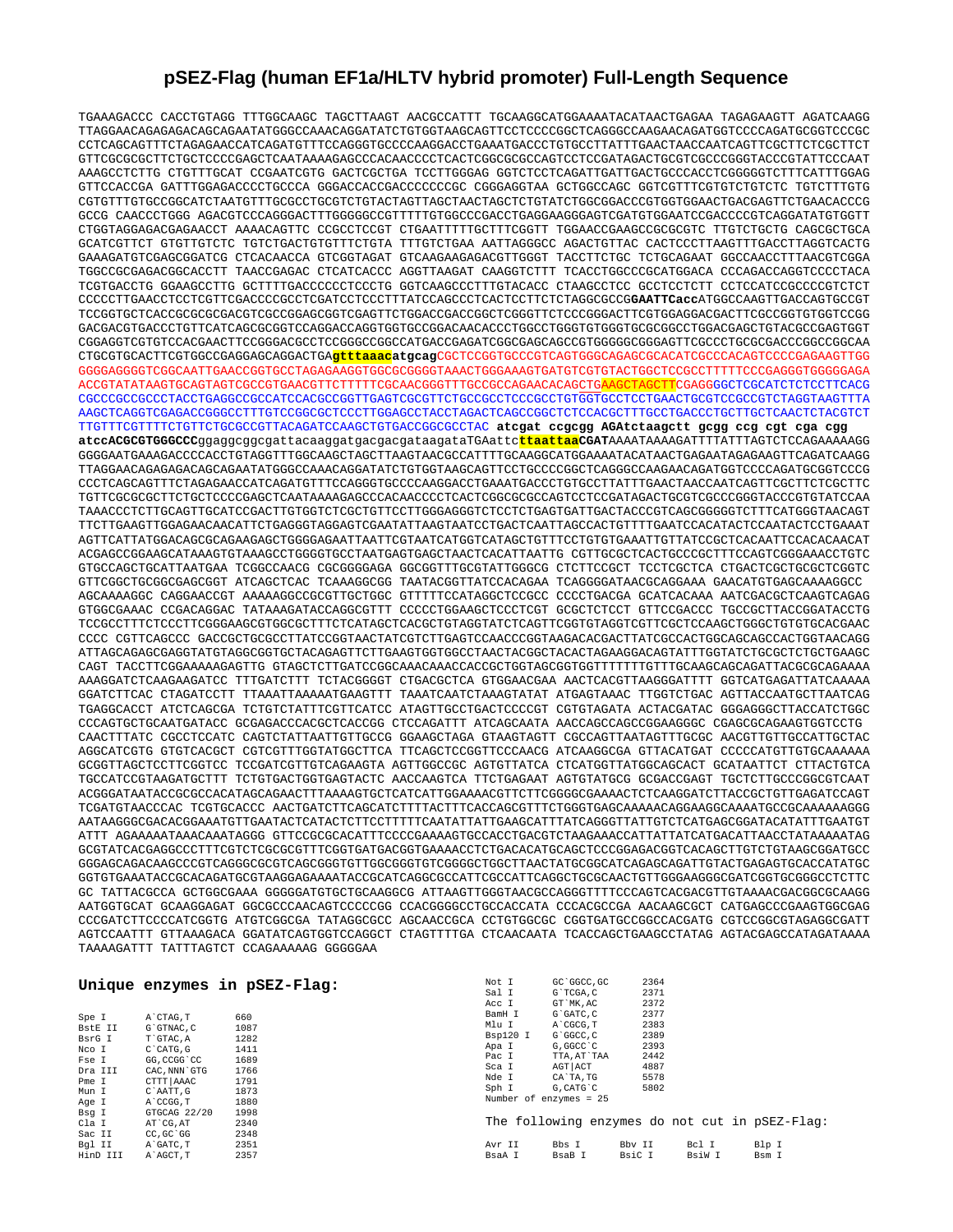| Bsp1286 I<br>BstX I<br>Nsi I<br>Sfi I | BspM I<br>Eco72 I<br>PaeR7 I<br>SnaB I |              | BspM II<br>Esp I<br>PflM I<br>Spl I | Bst1107 I<br>Hpa I<br>Pml I<br>Srf I | BstB I<br>Nru I<br>Rsr II<br>Stu I | BseR I<br>Bsg I   | (5)<br>(1) | 3867<br>464<br>2954<br>1998 | 4698<br>1293 | 1332         | 1788         |
|---------------------------------------|----------------------------------------|--------------|-------------------------------------|--------------------------------------|------------------------------------|-------------------|------------|-----------------------------|--------------|--------------|--------------|
| pSEZ-Flag: sites sorted by name:      |                                        |              |                                     |                                      |                                    | BsiE I            | (11)       | 592<br>1747                 | 727<br>2367  | 1471<br>3430 | 1487<br>3854 |
| Aat II                                | (3)                                    | 745          | 1459                                | 5329                                 |                                    | BsiHKA I          | (8)        | 4777<br>338                 | 4926<br>1444 | 5673<br>1762 | 2829         |
| Acc I                                 | (1)                                    | 2372         |                                     |                                      |                                    | BsmA I            | (21)       | 3832<br>107                 | 4993<br>475  | 5078<br>531  | 5575<br>609  |
| Acc65 I                               | (2)                                    | 401          | 2892                                |                                      |                                    |                   |            | 734                         | 832          | 949          | 1073         |
| Aci I                                 | (71)                                   | 197<br>688   | 203<br>727                          | 566<br>860                           | 588<br>901                         |                   |            | 1132                        | 1150         | 1328         | 2184         |
|                                       |                                        | 1042         | 1133                                | 1199                                 | 1298                               |                   |            | 2474<br>4469                | 2597<br>5243 | 2944<br>5396 | 2965<br>5440 |
|                                       |                                        | 1317         | 1355                                | 1447                                 | 1467                               |                   |            | 6112                        |              |              |              |
|                                       |                                        | 1566<br>1939 | 1618<br>2019                        | 1721<br>2075                         | 1902<br>2078                       | BsmB I            | (7)        | 733<br>1329                 | 831<br>5397  | 1072<br>5439 | 1131         |
|                                       |                                        | 2093         | 2124                                | 2131                                 | 2158                               | BsmF I            | (13)       | 172                         | 185          | 564          | 729          |
|                                       |                                        | 2345<br>2399 | 2347<br>2688                        | 2363<br>2694                         | 2367<br>2990                       |                   |            | 764                         | 1205         | 1518         | 1554         |
|                                       |                                        | 3204         | 3307                                | 3363                                 | 3373                               |                   |            | 1686<br>5808                | 1829         | 2663         | 2676         |
|                                       |                                        | 3397         | 3440                                | 3447                                 | 3468                               | BsoF I            | (36)       | 727                         | 901          | 917          | 920          |
|                                       |                                        | 3559<br>3854 | 3587<br>3964                        | 3714<br>4099                         | 3733<br>4108                       |                   |            | 925<br>1710                 | 928<br>1799  | 1133<br>2019 | 1619<br>2078 |
|                                       |                                        | 4470         | 4561                                | 4752                                 | 4798                               |                   |            | 2093                        | 2124         | 2364         | 2367         |
|                                       |                                        | 4919<br>5248 | 4963<br>5295                        | 5040<br>5469                         | 5149<br>5508                       |                   |            | 2400                        | 3339         | 3420         | 3438         |
|                                       |                                        | 5518         | 5544                                | 5582                                 | 5595                               |                   |            | 3441<br>3922                | 3559<br>3925 | 3714<br>4131 | 3857<br>4459 |
| Afl II                                | (3)                                    | 5621<br>35   | 5678<br>1006                        | 5937<br>2524                         |                                    |                   |            | 4798                        | 4825         | 4920         | 5149         |
| Afl III                               | (2)                                    | 2383         | 3514                                |                                      |                                    | Bsp120 I          | (1)        | 5436<br>2389                | 5545         | 5649         | 5722         |
| Age I                                 | (1)                                    | 1880         |                                     |                                      |                                    | BspH I            | (4)        | 4234                        | 5242         | 5347         | 5871         |
| Aha II                                | (11)                                   | 742<br>2331  | 1398<br>4944                        | 1456<br>5326                         | 1675<br>5630                       | Bsr I             | (17)       | 374                         | 1030         | 1058         | 1427         |
|                                       |                                        | 5813         | 5927                                | 5948                                 |                                    |                   |            | 1915<br>3921                | 1936<br>3934 | 2865<br>4048 | 3315<br>4454 |
| Ahd I<br>Alu I                        | (4)<br>(32)                            | 1020<br>30   | 2937<br>34                          | 2983<br>336                          | 4407<br>580                        |                   |            | 4572                        | 4615         | 4882         | 5054         |
|                                       |                                        | 668          | 676                                 | 1631                                 | 2032                               | BsrB I            | (5)        | 5760<br>1042                | 1467         | 3206         | 3447         |
|                                       |                                        | 2038         | 2042                                | 2180                                 | 2321                               |                   |            | 5248                        |              |              |              |
|                                       |                                        | 2359<br>3146 | 2519<br>3179                        | 2523<br>3274                         | 2827<br>3338                       | BsrD I<br>BsrG I  | (2)<br>(1) | 4468<br>1282                | 4642         |              |              |
|                                       |                                        | 3456         | 3682                                | 3772                                 | 3818                               | BssH II           | (5)        | 317                         | 368          | 1449         | 2808         |
|                                       |                                        | 4075<br>5438 | 4596<br>5457                        | 4696<br>5702                         | 4759<br>6058                       |                   |            | 2859                        |              |              |              |
| Alw I                                 | $(15)$ 453                             |              | 1051                                | 1357                                 | 2309                               | BssS I<br>BstE II | (3)<br>(1) | 3687<br>1087                | 5071         | 5378         |              |
|                                       |                                        | 2337<br>4162 | 2373<br>4162                        | 2384<br>4259                         | 4076<br>4260                       | BstN I            | (21)       | 241                         | 548          | 735          | 748          |
|                                       |                                        | 4724         | 5039                                | 5045                                 |                                    |                   |            | 1169<br>1267                | 1194<br>1572 | 1217<br>1578 | 1237<br>1599 |
| AlwN I                                | (2)                                    | 2648         | 3930                                |                                      |                                    |                   |            | 1604                        | 1623         | 2732         | 3254         |
| Apa I<br>ApaL I                       | (1)<br>(4)                             | 2393<br>1758 | 3828                                | 5074                                 | 5571                               |                   |            | 3542<br>6026                | 3663         | 3676         | 5749         |
| Apo I                                 | (3)                                    | 872          | 1404                                | 2432                                 |                                    | BstU I            | (31)       | 317                         | 319          | 370          | 903          |
| Asc I<br>Ase I                        | (2)<br>(4)                             | 368<br>3157  | 2859<br>3285                        | 3344                                 | 4579                               |                   |            | 905                         | 1135         | 1449         | 1451         |
| Asp718                                | (2)                                    | 401          | 2892                                |                                      |                                    |                   |            | 1453<br>1902                | 1566<br>2071 | 1618<br>2116 | 1738<br>2347 |
| Ava I                                 | (9)                                    | 331<br>1501  | 397<br>1847                         | 498<br>1949                          | 1491<br>2822                       |                   |            | 2369                        | 2385         | 2808         | 2810         |
|                                       |                                        | 2888         |                                     |                                      |                                    |                   |            | 2861<br>4142                | 3361<br>4472 | 3363<br>4965 | 3561<br>5297 |
| Ava II                                | (16)                                   | 186          | 199                                 | 254                                  | 551                                |                   |            | 5397                        | 5399         | 5502         |              |
|                                       |                                        | 690<br>1568  | 1219<br>1574                        | 1480<br>2677                         | 1535<br>2690                       | BstY I            | (9)        | 2313<br>4166                | 2351<br>4252 | 2377<br>4264 | 4155<br>5032 |
|                                       |                                        | 2745         | 4545                                | 4767                                 | 6022                               |                   |            | 5049                        |              |              |              |
| BamH I<br>Ban I                       | (1)<br>(17)                            | 2377<br>244  | 401                                 | 1142                                 | 1397                               | Bsu36 I           | (3)        | 781                         | 1018         | 2087         |              |
|                                       |                                        | 1583         | 1808                                | 1883                                 | 2139                               | Cac8 I            | (40)       | 28<br>582                   | 32<br>586    | 319<br>631   | 370<br>650   |
|                                       |                                        | 2330<br>4355 | 2735<br>5629                        | 2892<br>5812                         | 3258<br>5926                       |                   |            | 1199                        | 1451         | 1687         | 1707         |
|                                       |                                        | 5947         |                                     |                                      |                                    |                   |            | 1748<br>2075                | 1758<br>2238 | 2040<br>2266 | 2054<br>2361 |
| Ban II                                | (8)                                    | 338          | 351                                 | 2054                                 | 2393                               |                   |            | 2517                        | 2521         | 2810         | 2861         |
| Bbe I                                 | (6)                                    | 2829<br>1401 | 2842<br>2334                        | 5879<br>5633                         | 5893<br>5816                       |                   |            | 3307<br>3568                | 3336<br>4128 | 3445<br>4519 | 3531<br>5532 |
|                                       |                                        | 5930         | 5951                                |                                      |                                    |                   |            | 5680                        | 5700         | 5704         | 5800         |
| Bbv I                                 | (9)                                    | 931<br>3933  | 939<br>3936                         | 1721<br>4142                         | 1810<br>4836                       |                   |            | 5841                        | 5889         | 5931         | 5961         |
|                                       |                                        | 5447         |                                     |                                      |                                    | Cfr10 I           | (12) 629   | 1746                        | 1486<br>1880 | 1527<br>2104 | 1685<br>2236 |
| Bcn I                                 | $(22)$ 164                             | 724          | 399<br>1503                         | 400<br>1504                          | 571<br>1540                        |                   |            | 2327                        | 4487         | 5950         | 5959         |
|                                       |                                        | 1672         | 1683                                | 1744                                 | 2195                               | Cla I<br>Csp6 I   | (1)<br>(9) | 2340<br>402                 | 658          | 1283         | 1634         |
|                                       |                                        | 2394         | 2655                                | 2890                                 | 2891                               |                   |            | 1930                        | 2893         | 4886         | 5562         |
|                                       |                                        | 3895<br>5478 | 4591<br>5829                        | 4942                                 | 5443                               | Dde I             | (23)       | 6073<br>75                  | 167          | 208          | 476          |
| Bfa I                                 | (15) 31                                |              | 219                                 | 661                                  | 673                                |                   |            | 781                         | 1018         | 1290         | 1784         |
|                                       |                                        | 1394<br>2227 | 1888<br>2520                        | 2039<br>2710                         | 2165<br>4009                       |                   |            | 2087                        | 2181         | 2232         | 2355         |
|                                       |                                        | 4262         | 4597                                | 6032                                 |                                    |                   |            | 2564<br>3039                | 2658<br>3789 | 2699<br>4198 | 2968<br>4364 |
| Bgl I<br>Bgl II                       | (3)<br>(1)                             | 1718<br>2351 | 4527                                | 5645                                 |                                    |                   |            | 4904                        | 5330         | 5565         |              |
| Bpm I                                 | (3)                                    | 2457         | 4477                                | 6095                                 |                                    | Dpn I             | (26)       | 94<br>1363                  | 459<br>1701  | 1046<br>2315 | 1178<br>2343 |
| Bsa I                                 | (7)                                    | 476          | 530                                 | 1149                                 | 2183                               |                   |            | 2353                        | 2379         | 2584         | 4082         |
| BsaH I                                | $(11)$ 742                             | 2945         | 2966<br>1398                        | 4468<br>1456                         | 1675                               |                   |            | 4157                        | 4168<br>4371 | 4176<br>4712 | 4254         |
|                                       |                                        | 2331         | 4944                                | 5326                                 | 5630                               |                   |            | 4266<br>4776                | 5034         | 5051         | 4730<br>5087 |
| BsaJ I                                | (37) 161                               | 5813         | 5927<br>240                         | 5948<br>250                          | 397                                |                   |            | 5672                        | 5896         |              |              |
|                                       |                                        | 461          | 497                                 | 546                                  | 547                                | DpnII             | (26)       | 92<br>1361                  | 457<br>1699  | 1044<br>2313 | 1176<br>2341 |
|                                       |                                        | 694          | 733                                 | 734                                  | 746                                |                   |            | 2351                        | 2377         | 2582         | 4080         |
|                                       |                                        | 747<br>1265  | 1167<br>1266                        | 1236<br>1411                         | 1245<br>1501                       |                   |            | 4155                        | 4166         | 4174         | 4252         |
|                                       |                                        | 1597         | 1603                                | 1713                                 | 1771                               |                   |            | 4264<br>4774                | 4369<br>5032 | 4710<br>5049 | 4728<br>5085 |
|                                       |                                        | 1950<br>2731 | 2214<br>2741                        | 2345<br>2888                         | 2652<br>2951                       |                   |            | 5670                        | 5894         |              |              |
|                                       |                                        | 3253         | 3674                                | 5748                                 | 5826                               | Dra I             | (5)        | 1791<br>4984                | 2176         | 4273         | 4292         |
| BsaW I                                | (6)                                    | 5832<br>1436 | 1805                                | 1880                                 | 3720                               | Dra III           | (1)        | 1766                        |              |              |              |
|                                       |                                        |              |                                     |                                      |                                    |                   |            |                             |              |              |              |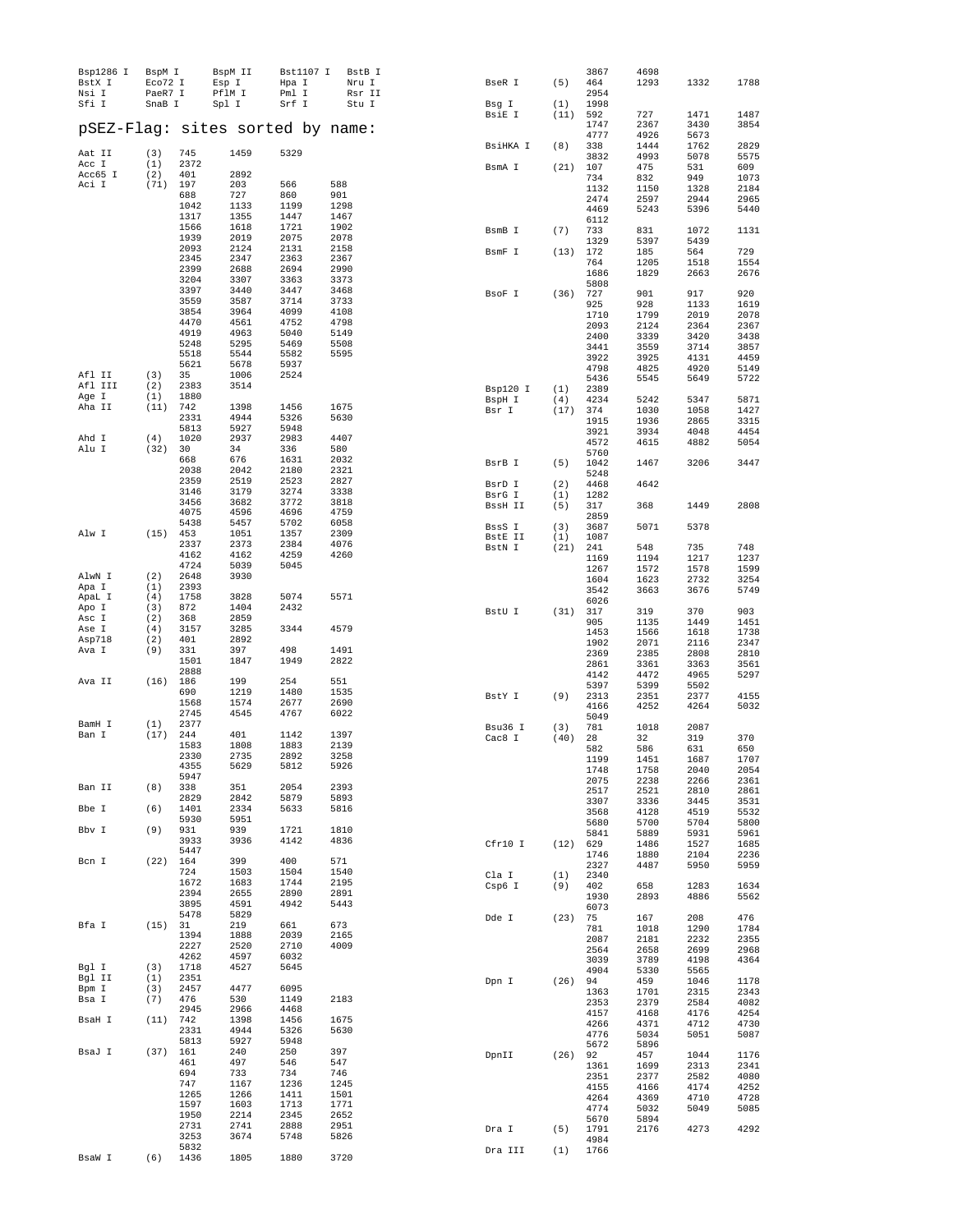| Drd I               | (2)        | 3622         | 5491         |              |              |                  |             | 2105         | 2193         | 2205         | 2237         |
|---------------------|------------|--------------|--------------|--------------|--------------|------------------|-------------|--------------|--------------|--------------|--------------|
| Dsa I               | (5)        | 694          | 1411         | 1713         | 2345         |                  |             | 2328         | 2393         | 2654         | 2889         |
| Eae I               | (13)       | 5832<br>582  | 724          | 1109         | 1130         |                  |             | 3232<br>4084 | 3721<br>4488 | 3868<br>4522 | 3894<br>4589 |
|                     |            | 1414         | 1687         | 1744         | 1768         |                  |             | 4699         | 4941         | 5442         | 5476         |
|                     |            | 2364         | 3353         | 4795         | 5829         |                  |             | 5828         | 5951         | 5960         | 5975         |
|                     |            | 5961         |              |              |              | Hph I            |             | $(14)$ 1157  | 1183         | 1401         | 1437         |
| Eag I               | (3)        | 724          | 1744         | 2364         |              |                  |             | 4251         | 4478         | 4892         | 5100         |
| Ear I               | (6)        | 1070         | 1311         | 3136         | 3398         |                  |             | 5133         | 5417         | 5426         | 5919         |
| Eco47 III           | (3)        | 5202<br>923  | 5690<br>1802 | 5868         |              | Kas I            | (6)         | 5964<br>1397 | 6045<br>2330 | 5629         | 5812         |
| Eco57 I             | (4)        | 2053         | 4061         | 5075         | 6079         |                  |             | 5926         | 5947         |              |              |
| ECON I              | (4)        | 784          | 1392         | 1891         | 2086         | Kpn I            | (2)         | 405          | 2896         |              |              |
| Eco0109 I           | (5)        | 254          | 1219         | 2745         | 5383         | Mae I            | (15)        | 31           | 219          | 661          | 673          |
|                     |            | 5837         |              |              |              |                  |             | 1394         | 1888         | 2039         | 2165         |
| ECOR I              | (2)        | 1404         | 2432         |              |              |                  |             | 2227         | 2520         | 2710         | 4009         |
| ECOR II             | (21)       | 239<br>1167  | 546<br>1192  | 733<br>1215  | 746<br>1235  | Mae II           | (12)        | 4262<br>742  | 4597<br>1081 | 6032<br>1122 | 1456         |
|                     |            | 1265         | 1570         | 1576         | 1597         |                  |             | 1546         | 1995         | 2278         | 4217         |
|                     |            | 1602         | 1621         | 2730         | 3252         |                  |             | 4633         | 5006         | 5326         | 5768         |
|                     |            | 3540         | 3661         | 3674         | 5747         | Mae III          | (21)        | 39           | 994          | 1022         | 1087         |
|                     |            | 6024         |              |              |              |                  |             | 1231         | 1547         | 2307         | 2323         |
| ECOR V              | (3)        | 140          | 2630         | 6015         |              |                  |             | 2528         | 3006         | 3870         | 3933         |
| Ehe I               | (6)        | 1399         | 2332         | 5631         | 5814         |                  |             | 4049         | 4332         | 4663         | 4721         |
| Fnu4H I             | (36)       | 5928<br>727  | 5949<br>901  | 917          | 920          |                  |             | 4874<br>5761 | 5062         | 5450         | 5741         |
|                     |            | 925          | 928          | 1133         | 1619         | Mbo I            | (26)        | 92           | 457          | 1044         | 1176         |
|                     |            | 1710         | 1799         | 2019         | 2078         |                  |             | 1361         | 1699         | 2313         | 2341         |
|                     |            | 2093         | 2124         | 2364         | 2367         |                  |             | 2351         | 2377         | 2582         | 4080         |
|                     |            | 2400         | 3339         | 3420         | 3438         |                  |             | 4155         | 4166         | 4174         | 4252         |
|                     |            | 3441         | 3559         | 3714         | 3857         |                  |             | 4264         | 4369         | 4710         | 4728         |
|                     |            | 3922<br>4798 | 3925         | 4131<br>4920 | 4459<br>5149 |                  |             | 4774<br>5670 | 5032<br>5894 | 5049         | 5085         |
|                     |            | 5436         | 4825<br>5545 | 5649         | 5722         | Mbo II           | (11)        | 1086         | 1299         | 3152         | 3386         |
| Fok I               | (11)       | 423          | 1140         | 1300         | 2083         |                  |             | 4175         | 4248         | 5003         | 5081         |
|                     |            | 2425         | 2913         | 4373         | 4554         |                  |             | 5190         | 5678         | 5890         |              |
|                     |            | 4841         | 5484         | 5728         |              | Mlu I            | (1)         | 2383         |              |              |              |
| Fse I               | (1)        | 1689         |              |              |              | Mme I            | (7)         | 829          | 1106         | 1628         | 2953         |
| Fsp I               | (2)        | 4629         | 5652         |              |              |                  |             | 3005         | 3728         | 3912         |              |
| Gdi II              | (13)       | 723          | 725          | 1129<br>1767 | 1688         | Mnl I            | (54)        | 167<br>432   | 216          | 368          | 387<br>506   |
|                     |            | 1743<br>2365 | 1745<br>3354 | 4794         | 2363<br>5830 |                  |             | 510          | 460<br>566   | 484<br>776   | 872          |
|                     |            | 5962         |              |              |              |                  |             | 1168         | 1271         | 1304         | 1310         |
| Gsu I               | (3)        | 2458         | 4478         | 6096         |              |                  |             | 1313         | 1319         | 1349         | 1352         |
| Hae I               | (7)        | 584          | 1111         | 1416         | 1602         |                  |             | 1367         | 1374         | 1390         | 1508         |
|                     |            | 3529         | 3540         | 3992         |              |                  |             | 1643         | 1687         | 1766         | 1856         |
| Hae II              | (12)       | 925          | 1401         | 1804         | 2211         |                  |             | 1945         | 2040         | 2082         | 2136         |
|                     |            | 2334<br>5816 | 3392<br>5870 | 3762<br>5930 | 5633<br>5951 |                  |             | 2152<br>2878 | 2389<br>2923 | 2707<br>2950 | 2859<br>2974 |
| Hae III             | (36)       | 129          | 173          | 584          | 726          |                  |             | 3034         | 3363         | 3412         | 3622         |
|                     |            | 762          | 774          | 987          | 1111         |                  |             | 3695         | 3946         | 4346         | 4427         |
|                     |            | 1132         | 1197         | 1416         | 1602         |                  |             | 4573         | 4779         | 5374         | 5432         |
|                     |            | 1621         | 1685         | 1689         | 1746         |                  |             | 5692         | 5976         |              |              |
|                     |            | 1770         | 2092         | 2197         | 2366         | Msc I            | (3)         | 584          | 1111         | 1416         |              |
|                     |            | 2391         | 2619         | 2664         | 3355         | Mse I            | (26)        | 36           | 1007         | 1119         | 1149         |
|                     |            | 3529<br>4450 | 3540<br>4530 | 3558<br>4797 | 3992<br>5384 |                  |             | 1173<br>2442 | 1790<br>2525 | 2175<br>3059 | 2438<br>3157 |
|                     |            | 5682         | 5831         | 5839         | 5963         |                  |             | 3285         | 3344         | 4220         | 4272         |
| Hga I               | (12)       | 381          | 642          | 895          | 1682         |                  |             | 4277         | 4291         | 4344         | 4579         |
|                     |            | 2144         | 2359         | 2872         | 3624         |                  |             | 4618         | 4983         | 5355         | 5536         |
|                     |            | 4202         | 4934         | 5492         | 5961         |                  |             | 5733         | 6003         |              |              |
| HgiA I              | (8)        | 338          | 1444         | 1762         | 2829         | Msl I            | (2)         | 4659         | 4818         |              |              |
|                     | (3)        | 3832<br>1484 | 4993<br>4093 | 5078<br>5573 | 5575         | Msp I            | (44)        | 163<br>723   | 398          | 569<br>1437  | 630<br>1462  |
| HgiE II<br>Hha I    | (47)       | 319          | 321          | 370          | 372          |                  |             | 1487         | 1401<br>1502 | 1528         | 1538         |
|                     |            | 648          | 905          | 924          | 1400         |                  |             | 1587         | 1670         | 1681         | 1686         |
|                     |            | 1451         | 1453         | 1566         | 1618         |                  |             | 1743         | 1747         | 1806         | 1881         |
|                     |            | 1738         | 1803         | 1830         | 1902         |                  |             | 2105         | 2193         | 2205         | 2237         |
|                     |            | 2073         | 2210         | 2305         | 2333         |                  |             | 2328         | 2393         | 2654         | 2889         |
|                     |            | 2810<br>3138 | 2812<br>3298 | 2861<br>3363 | 2863<br>3391 |                  |             | 3232<br>4084 | 3721<br>4488 | 3868<br>4522 | 3894<br>4589 |
|                     |            | 3424         | 3694         | 3761         | 3861         |                  |             | 4699         | 4941         | 5442         | 5476         |
|                     |            | 4035         | 4144         | 4537         | 4630         |                  |             | 5828         | 5951         | 5960         | 5975         |
|                     |            | 4967         | 5299         | 5399         | 5502         | MspA1 I          | (11)        | 588          | 2032         | 2347         | 2990         |
|                     |            | 5632         | 5653         | 5786         | 5815         |                  |             | 3338         | 3856         | 4101         | 5042         |
| HinC II             |            | 5869         | 5929         | 5950         |              | Mun I            |             | 5508<br>1873 | 5702         | 6058         |              |
|                     | (2)        | 1423<br>1423 | 2373         |              |              |                  | (1)         |              |              |              |              |
| Hind II<br>HinD III | (2)<br>(1) | 2357         | 2373         |              |              | Nae I            | (5)         | 631<br>5961  | 1687         | 1748         | 2238         |
| Hinf I              | (15)       | 442          | 450          | 791          | 802          | Nar I            | (6)         | 1398         | 2331         | 5630         | 5813         |
|                     |            | 2111         | 2230         | 3049         | 3071         |                  |             | 5927         | 5948         |              |              |
|                     |            | 3092         | 3349         | 3414         | 3489         | Nci I            | (22)        | 163          | 398          | 399          | 570          |
|                     |            | 3885         | 4402         | 6040         |              |                  |             | 723          | 1502         | 1503         | 1539         |
| HinI I              | (11) 742   |              | 1398         | 1456         | 1675         |                  |             | 1671         | 1682         | 1743         | 2194         |
|                     |            | 2331<br>5813 | 4944<br>5927 | 5326<br>5948 | 5630         |                  |             | 2393<br>3894 | 2654<br>4590 | 2889<br>4941 | 2890<br>5442 |
| HinP I              | (47)       | 317          | 319          | 368          | 370          |                  |             | 5477         | 5828         |              |              |
|                     |            | 646          | 903          | 922          | 1398         | Nco I            | (1)         | 1411         |              |              |              |
|                     |            | 1449         | 1451         | 1564         | 1616         | Nde I            | (1)         | 5578         |              |              |              |
|                     |            | 1736         | 1801         | 1828         | 1900         | NgoM I           | (5)         | 629          | 1685         | 1746         | 2236         |
|                     |            | 2071         | 2208         | 2303         | 2331         |                  |             | 5959         |              |              |              |
|                     |            | 2808         | 2810<br>3296 | 2859<br>3361 | 2861<br>3389 | Nhe I<br>Nla III | (3)<br>(19) | 30<br>62     | 2038<br>1205 | 2519<br>1415 | 1694         |
|                     |            |              |              |              | 3859         |                  |             | 1798         | 2551         | 3005         | 3172         |
|                     |            | 3136         |              |              |              |                  |             |              |              |              |              |
|                     |            | 3422<br>4033 | 3692<br>4142 | 3759<br>4535 | 4628         |                  |             | 3518         | 4238         | 4729         | 4739         |
|                     |            | 4965         | 5297         | 5397         | 5500         |                  |             | 4817         | 4853         | 5246         | 5351         |
|                     |            | 5630         | 5651         | 5784         | 5813         |                  |             | 5435         | 5802         | 5875         |              |
|                     |            | 5867         | 5927         | 5948         |              | Nla IV           | (38)        | 188          | 201          | 246          | 403          |
| Hpa II              | $(44)$ 163 |              | 398          | 569          | 630          |                  |             | 521          | 552          | 692          | 761          |
|                     |            | 723          | 1401         | 1437         | 1462         |                  |             | 893          | 1144         | 1221         | 1399         |
|                     |            | 1487<br>1587 | 1502<br>1670 | 1528<br>1681 | 1538<br>1686 |                  |             | 1585<br>2141 | 1810<br>2220 | 1885<br>2332 | 1937<br>2379 |